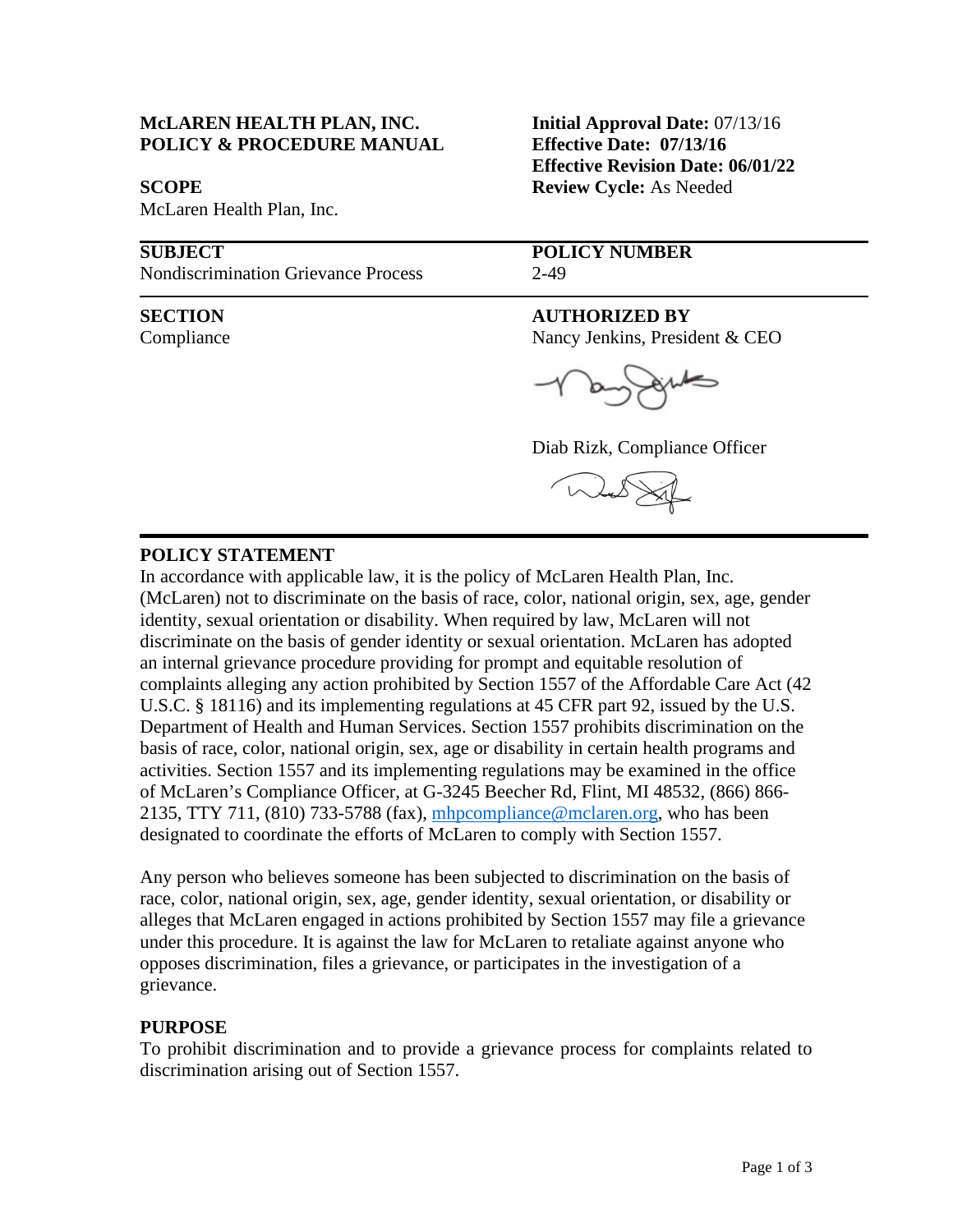# **DEFINITIONS**

McLaren Health Plan, Inc. means McLaren Health Plan and all its subsidiaries ("McLaren").

## **PROCEDURE**

## **1. General Non-Discrimination Requirements**

• McLaren's workforce members are prohibited from unlawfully discriminating against members, and providers in accordance with applicable laws.

• McLaren's workforce members are expected to promptly report any actual or suspected discrimination to their supervisor or the Compliance Officer.

• The Compliance Officer will investigate any allegations of discrimination and will recommend corrective action.

• Discrimination by workforce members may result in disciplinary action, up to and including termination.

## **2. Non-Discrimination Grievances**

• Grievances must be submitted to the Section 1557 Coordinator within (60 days) of the date the person filing the grievance becomes aware of the alleged discriminatory action.

• A complaint must be in writing, containing the name and address of the person filing it. The complaint must state the problem or action alleged to be discriminatory and the remedy or relief sought.

• The Section 1557 Coordinator (or her/his designee) shall conduct an investigation of the complaint. This investigation may be informal, but it will be thorough, affording all interested persons an opportunity to submit evidence relevant to the complaint. The Section 1557 Coordinator will maintain the files and records of McLaren relating to such grievances. To the extent possible, and in accordance with applicable law, the Section 1557 Coordinator will take appropriate steps to preserve the confidentiality of files and records relating to grievances and will share them only with those who have a need to know.

• The Section 1557 Coordinator will issue a written decision on the grievance, based on a preponderance of the evidence, no later than 30 days after its filing, including a notice to the complainant of their right to pursue further administrative or legal remedies.

• The person filing the grievance may appeal the decision of the Section 1557 Coordinator by writing to the (Administrator/Chief Executive Officer/Board of Directors/etc.) within 15 days of receiving the Section 1557 Coordinator's decision. The (Administrator/Chief Executive Officer/Board of Directors/etc.) shall issue a written decision in response to the appeal no later than 30 days after its filing. The availability and use of this grievance procedure does not prevent a person from pursuing other legal or administrative remedies, including filing a complaint of discrimination on the basis of race, color, national origin, sex, age, gender identity, sexual orientation, or disability in